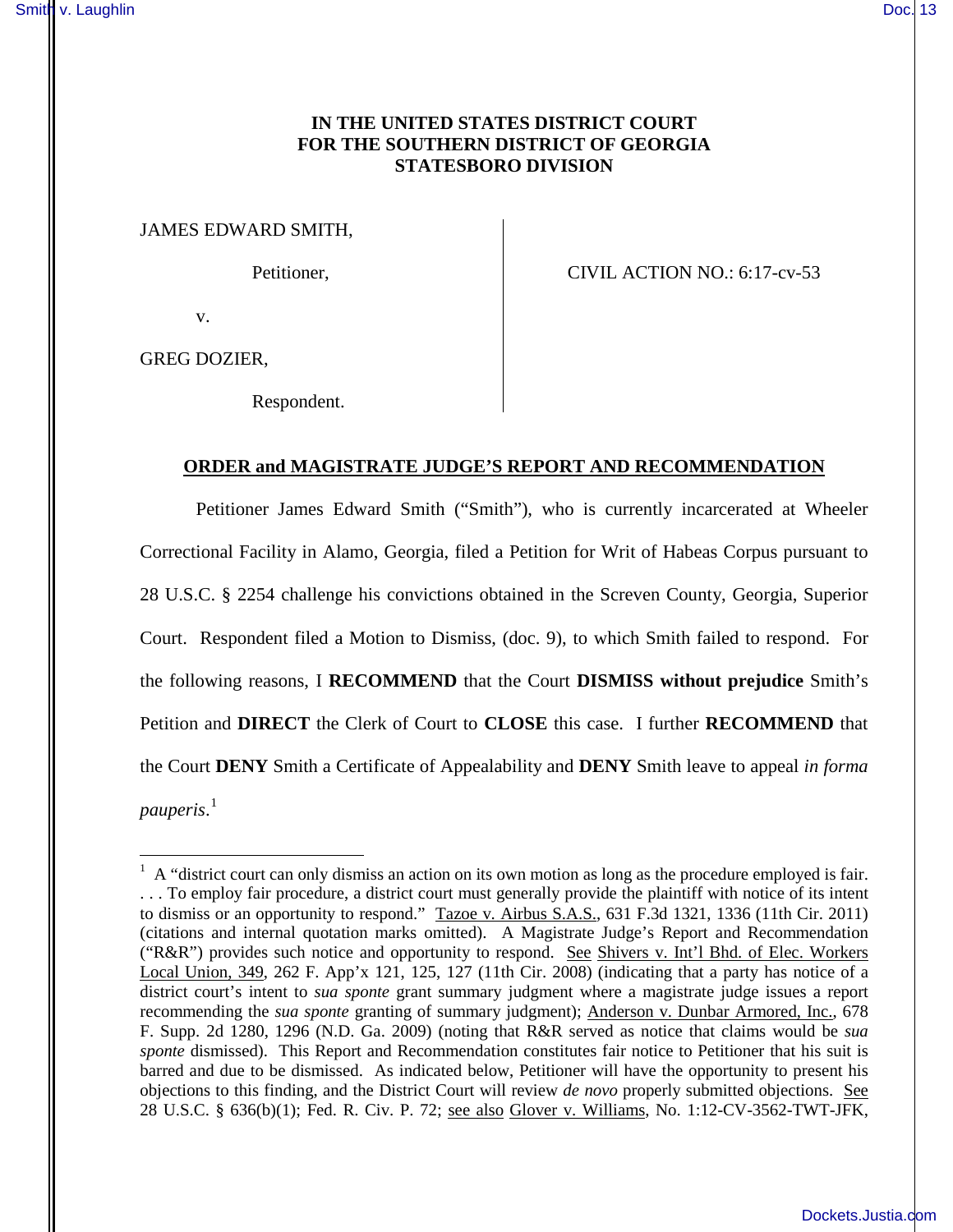### **BACKGROUND**

On April 17, 2017, Smith filed a Petition for Writ of Habeas Corpus pursuant to 28 U.S.C. § 2254. (Doc. 1.) With his Petition, Smith filed a Motion to Proceed *in Forma Pauperis*. (Doc. 5.) The Court granted this Motion and directed service of Smith's Petition upon Respondent on May 23, 2017. (Docs. 6, 7.) In its Order, the Court advised Smith, "[i]f Respondent files a Motion to Dismiss, Petitioner **must** file a Response to that Motion . . . . [I]f Petitioner fails to respond to a Motion to Dismiss, the Court will presume that Petitioner does not oppose Respondent's Motion. The Court will dismiss Petitioner's case[.]" (Doc. 6, p. 2 (emphasis in original).)

Respondent filed a Motion to Dismiss on July 21, 2017. (Doc. 9.) On August 1, 2017, the Court issued an Order directing Smith to file any objections to Respondent's Motion to Dismiss within fourteen (14) days. (Doc. 12.) The Court again specifically advised Smith that, if he failed to respond, the Court would presume that he does not oppose the dismissal of this action. (Id.) Despite multiple warnings, Smith still has not filed a response to Respondent's Motion to Dismiss.

#### **DISCUSSION**

The Court must now determine how to address Smith's failure to comply with this Court's Orders and his failure to respond to Respondent's Motion to Dismiss. For the reasons set forth below, I **RECOMMEND** that the Court **DISMISS** Smith's Petition and **DENY** him a Certificate of Appealability and leave to appeal *in forma pauperis*.

<u>.</u>

<sup>2012</sup> WL 5930633, at \*1 (N.D. Ga. Oct. 18, 2012) (explaining that magistrate judge's report and recommendation constituted adequate notice and petitioner's opportunity to file objections provided a reasonable opportunity to respond).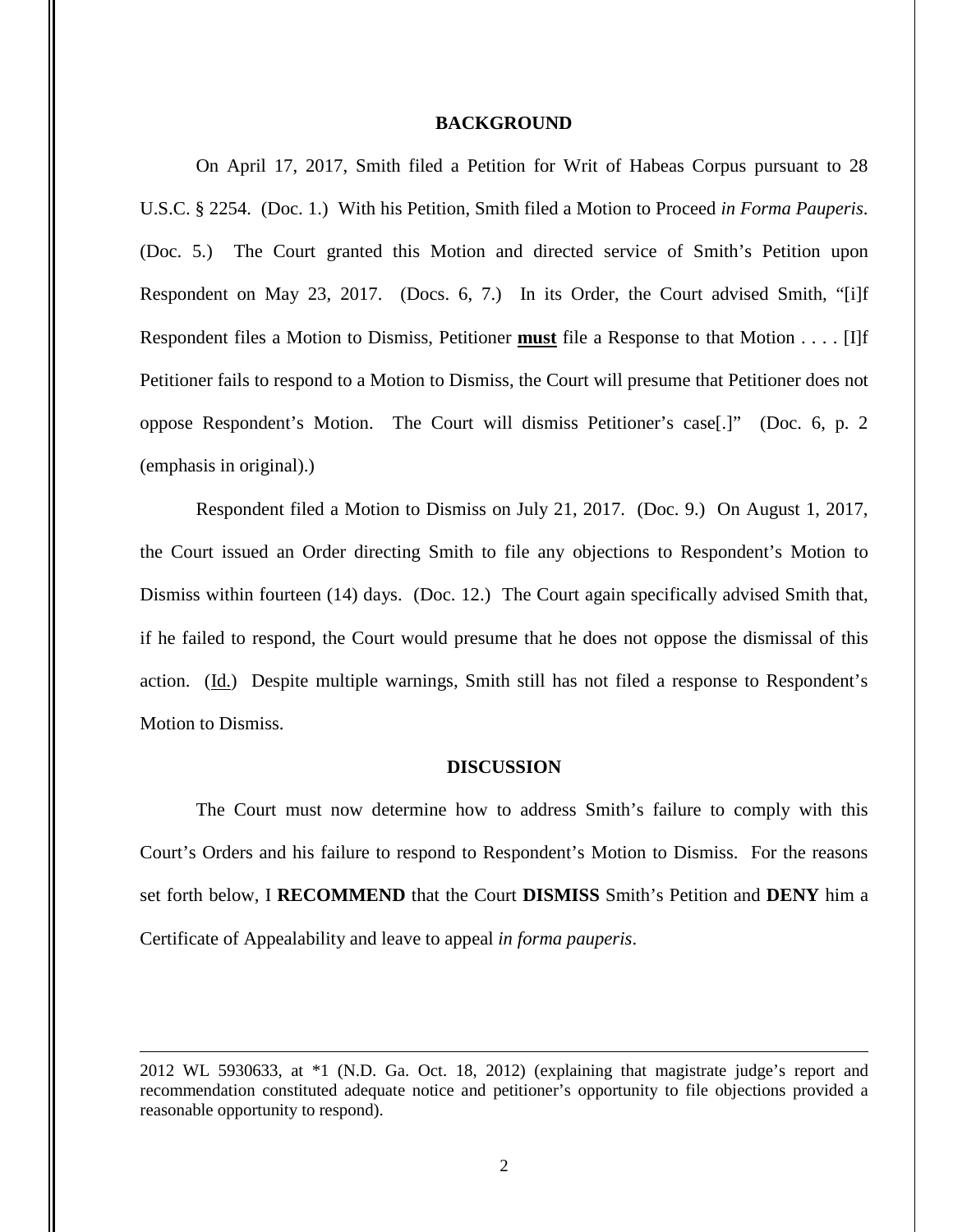## **I. Dismissal for Failure to Prosecute and Follow this Court's Orders**

A district court may dismiss a petitioner's claims for failure to prosecute pursuant to Federal Rule of Civil Procedure 41(b), ("Rule 41(b)"), and the court's inherent authority to manage its docket. Link v. Wabash R.R. Co., 370 U.S. 626 (1962);<sup>2</sup> Coleman v. St. Lucie Cty. Jail, 433 F. App'x 716, 718 (11th Cir. 2011) (citing Fed. R. Civ. P. 41(b) and Betty K Agencies, Ltd. v. M/V MONADA, 432 F.3d 1333, 1337 (11th Cir. 2005)). In particular, Rule 41(b) allows for the involuntary dismissal of a plaintiff's claims where he has failed to prosecute those claims, comply with the Federal Rules of Civil Procedure or local rules, or follow a court order. Fed. R. Civ. P. 41(b); see also Coleman, 433 F. App'x at 718; Sanders v. Barrett, No. 05-12660, 2005 WL 2640979, at \*1 (11th Cir. Oct. 17, 2005) (citing Kilgo v. Ricks, 983 F.2d 189, 192 (11th Cir. 1993)); cf. Local R. 41.1(b) ("[T]he assigned Judge may, after notice to counsel of record, *sua sponte* . . . dismiss any action for want of prosecution, with or without prejudice[,] . . . [based on] willful disobedience or neglect of any order of the Court.") (emphasis omitted). Additionally, a district court's "power to dismiss is an inherent aspect of its authority to enforce its orders and ensure prompt disposition of lawsuits." <u>Brown v. Tallahassee Police Dep't</u>, 205 F. App'x 802, 802 (11th Cir. 2006) (quoting Jones v. Graham, 709 F.2d 1457, 1458 (11th Cir. 1983)).

It is true that dismissal with prejudice for failure to prosecute is a "sanction . . . to be utilized only in extreme situations" and requires that a court "(1) conclud[e] a clear record of delay or willful contempt exists; and (2) mak[e] an implicit or explicit finding that lesser sanctions would not suffice." Thomas v. Montgomery Cty. Bd. of Educ., 170 F. App'x 623, 625–26 (11th Cir. 2006) (quoting Morewitz v. West of Eng. Ship Owners Mut. Prot. & Indem.

 $\overline{a}$ 

 $2 \text{ In } \underline{\text{Wabash}}$ , the Court held that a trial court may dismiss an action for failure to prosecute "even without affording notice of its intention to do so." 370 U.S. at 633. Nonetheless, in the case at hand, the Court repeatedly advised Petitioner that his failure to respond to the Motion to Dismiss would result in dismissal of this action.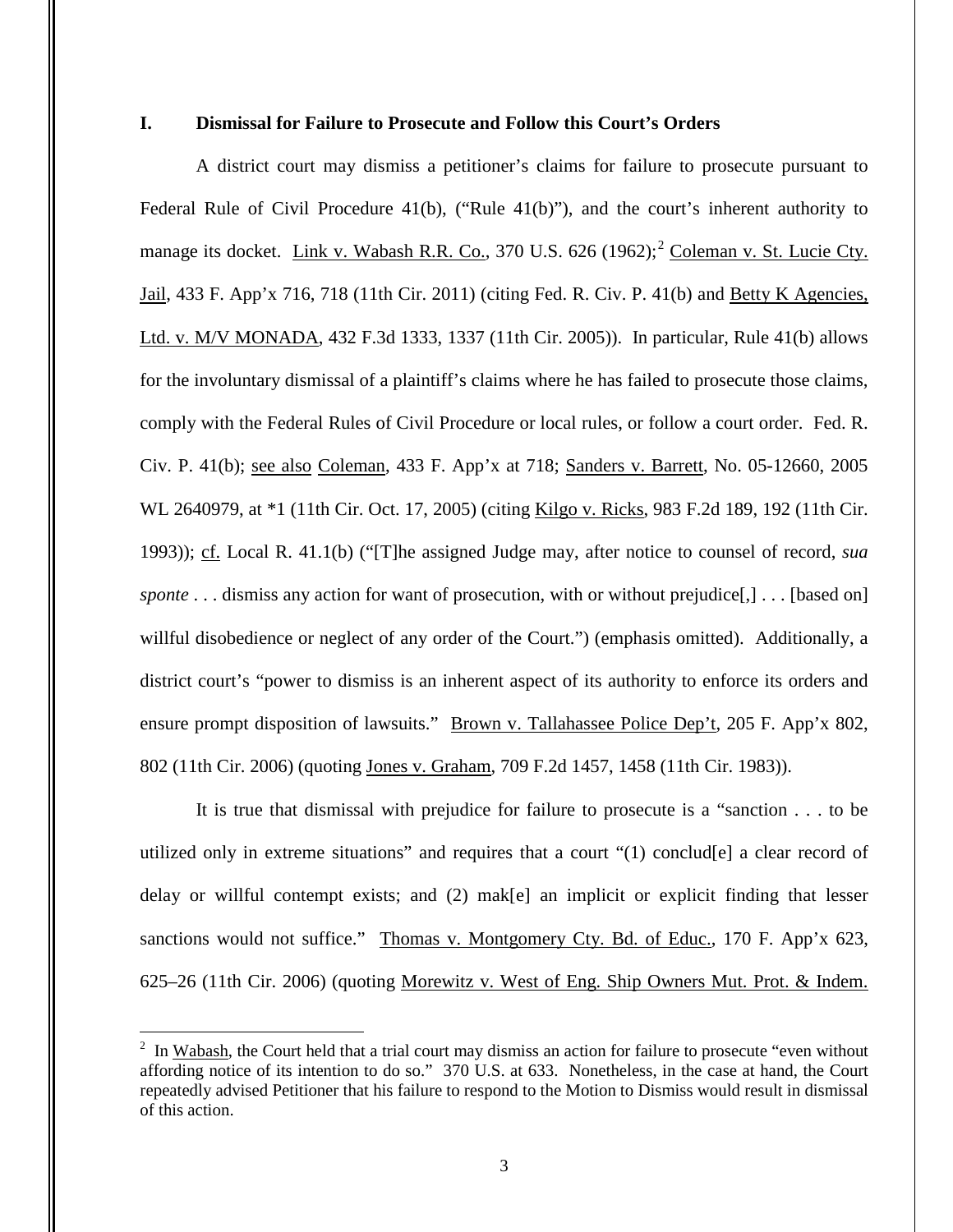Ass'n (Lux.), 62 F.3d 1356, 1366 (11th Cir. 1995)); see also Taylor v. Spaziano, 251 F. App'x 616, 619 (11th Cir. 2007) (citing Morewitz, 62 F.3d at 1366). By contrast, dismissal without prejudice for failure to prosecute is not an adjudication on the merits, and therefore, courts are afforded greater discretion in dismissing claims in this manner. Taylor, 251 F. App'x at 619; see also Coleman, 433 F. App'x at 719; Brown, 205 F. App'x at 802–03.

While the Court exercises its discretion to dismiss cases with caution, dismissal of this action without prejudice is warranted. See Coleman, 433 F. App'x at 719 (upholding dismissal without prejudice for failure to prosecute Section 1983 complaint where plaintiff did not respond to court order to supply defendant's current address for purpose of service); Taylor, 251 F. App'x at 620–21 (upholding dismissal without prejudice for failure to prosecute, because plaintiffs insisted on going forward with deficient amended complaint rather than complying, or seeking an extension of time to comply, with court's order to file second amended complaint); Brown, 205 F. App'x at 802–03 (upholding dismissal without prejudice for failure to prosecute Section 1983 claims, where plaintiff failed to follow court order to file amended complaint and court had informed plaintiff that noncompliance could lead to dismissal).

Despite the Court advising Smith on multiple occasions of his obligation to respond to Respondent's Motion to Dismiss and the consequences for failing to respond, Smith has not filed any opposition to Respondent's Motion. Thus, it is clear that Smith has ignored his obligations to prosecute this case and to follow this Court's directives.

Accordingly, I **RECOMMEND** that the Court **DISMISS without prejudice** Smith's Petition for failure to prosecute and failure to follow this Court's Orders.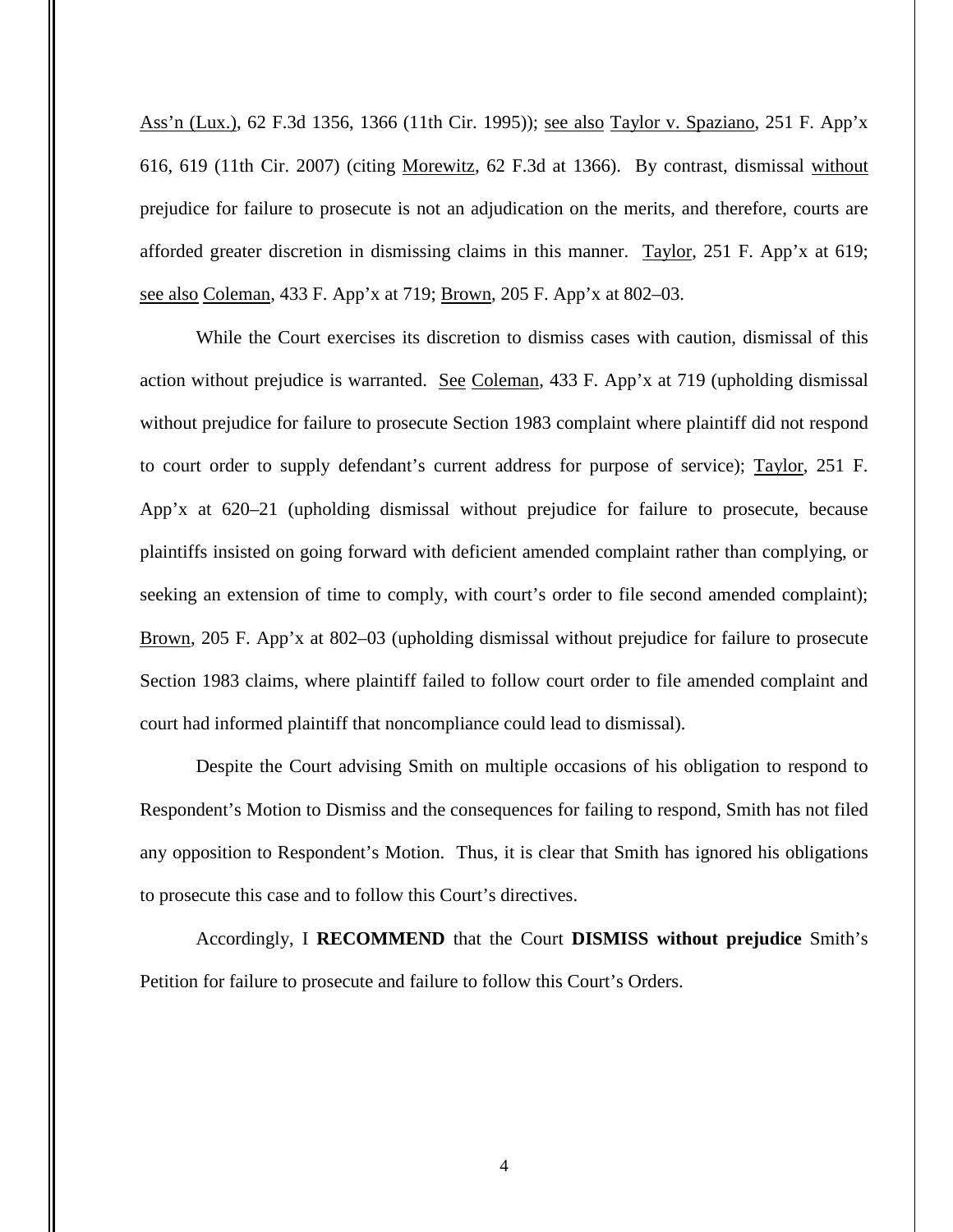# **II. Leave to Appeal** *in Forma Pauperis* **and Certificate of Appealability**

The Court should also deny Smith leave to appeal *in forma pauperis* and deny him a Certificate of Appealability ("COA"). Though Smith has, of course, not yet filed a notice of appeal, it would be appropriate to address these issues in the Court's order of dismissal. Pursuant to Rule 11 of the Rules Governing Section 2254 Cases, "the district court must issue or deny a certificate of appealability when it issues a final order adverse to the applicant." (emphasis supplied); see also Fed. R. App. P. 24(a)(3) (trial court may certify that appeal of party proceeding *in forma pauperis* is not taken in good faith "before or after the notice of appeal is filed").

An appeal cannot be taken *in forma pauperis* if the trial court certifies, either before or after the notice of appeal is filed, that the appeal is not taken in good faith. 28 U.S.C. § 1915(a)(3); Fed. R. App. P. 24(a)(3). Good faith in this context must be judged by an objective standard. Busch v. Cty. of Volusia, 189 F.R.D. 687, 691 (M.D. Fla. 1999). A party does not proceed in good faith when he seeks to advance a frivolous claim or argument. See Coppedge v. United States, 369 U.S. 438, 445 (1962). A claim or argument is frivolous when it appears the factual allegations are clearly baseless or the legal theories are indisputably meritless. Neitzke v. Williams, 490 U.S. 319, 327 (1989); Carroll v. Gross, 984 F.2d 392, 393 (11th Cir. 1993). Stated another way, an *in forma pauperis* action is frivolous, and thus, not brought in good faith, if it is "without arguable merit either in law or fact." Napier v. Preslicka, 314 F.3d 528, 531 (11th Cir. 2002); see also Brown v. United States, Nos. 407CV085, 403CR001, 2009 WL 307872, at \*1–2 (S.D. Ga. Feb. 9, 2009).

Additionally, under 28 U.S.C.  $\S$  2253(c)(1), an appeal cannot be taken from a final order in a habeas proceeding unless a Certificate of Appealability is issued. A Certificate of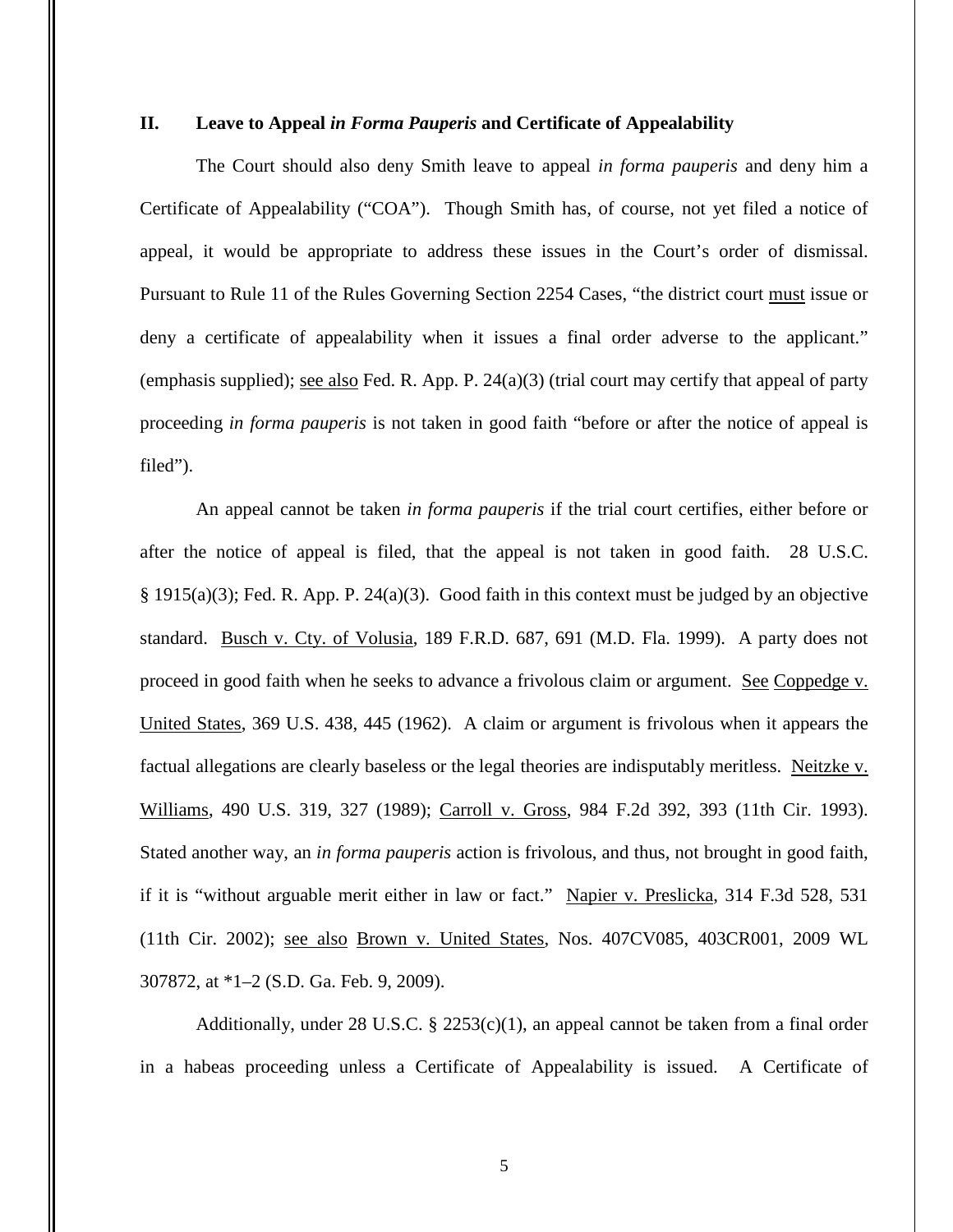Appealability may issue only if the applicant makes a substantial showing of a denial of a constitutional right. The decision to issue a Certificate of Appealability requires "an overview of the claims in the habeas petition and a general assessment of their merits." Miller-El v. Cockrell, 537 U.S. 322, 336 (2003). In order to obtain a Certificate of Appealability, a petitioner must show "that jurists of reason could disagree with the district court's resolution of his constitutional claims or that jurists could conclude the issues presented are adequate to deserve encouragement to proceed further." Id. "Where a plain procedural bar is present and the district court is correct to invoke it to dispose of the case, a reasonable jurist could not conclude either that the district court erred in dismissing the petition or that the petitioner should be allowed to proceed further." Slack v. McDaniel, 529 U.S. 473, 484 (2000); see also Franklin v. Hightower, 215 F.3d 1196, 1199 (11th Cir. 2000). "This threshold inquiry does not require full consideration of the factual or legal bases adduced in support of the claims." Miller-El, 537 U.S. at 336.

Based on the above analysis of Smith's failure to follow this Court's directives and failure to prosecute, there are no discernable issues worthy of a certificate of appeal; therefore, the Court should **DENY** the issuance of a Certificate of Appealability. If the Court adopts this recommendation and denies Smith a Certificate of Appealability, Smith is advised that he "may not appeal the denial but may seek a certificate from the court of appeals under Federal Rule of Appellate Procedure 22." Rule 11(a), Rules Governing Section 2254 Cases in the United States District Courts. Furthermore, as there are no non-frivolous issues to raise on appeal, an appeal would not be taken in good faith. Thus, the Court should also **DENY** Smith *in forma pauperis* status on appeal.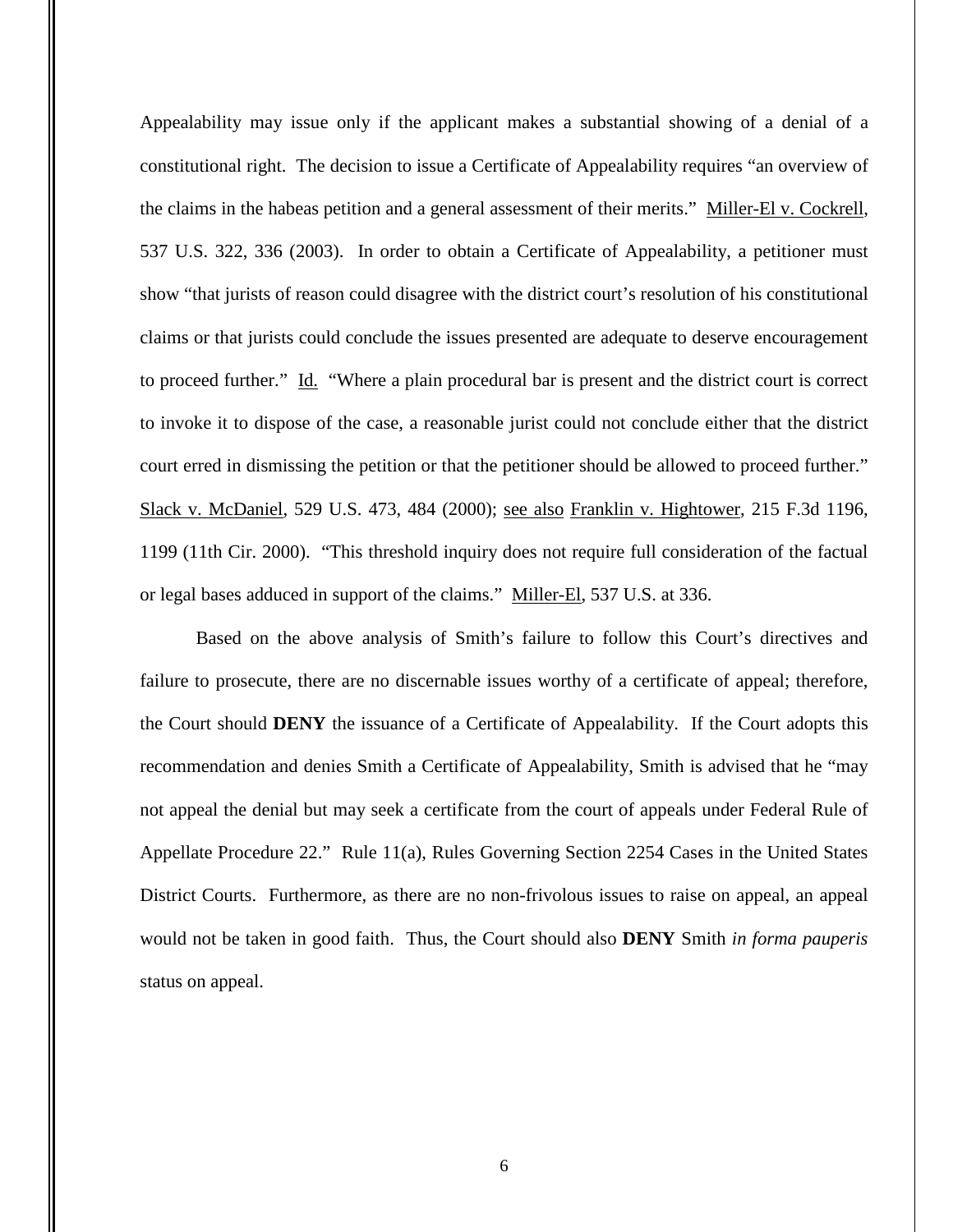### **CONCLUSION**

For the above-stated reasons, I **RECOMMEND** the Court **DISMISS without prejudice**  Smith's Petition, (doc. 1), and **DIRECT** the Clerk of Court to enter the appropriate judgment of dismissal and to **CLOSE** this case. I further **RECOMMEND** that the Court **DENY** Smith a Certificate of Appealability and leave to proceed *in forma pauperis* on appeal.

The Court **ORDERS** any party seeking to object to this Report and Recommendation to file specific written objections within **fourteen (14) days** of the date on which this Report and Recommendation is entered. Any objections asserting that the Magistrate Judge failed to address any contention raised in the pleading must also be included. Failure to do so will bar any later challenge or review of the factual findings or legal conclusions of the Magistrate Judge. See 28 U.S.C.  $\S$  636(b)(1)(C); Thomas v. Arn, 474 U.S. 140 (1985). A copy of the objections must be served upon all other parties to the action. The filing of objections is not a proper vehicle through which to make new allegations or present additional evidence.

Upon receipt of objections meeting the specificity requirement set out above, a United States District Judge will make a *de novo* determination of those portions of the report, proposed findings, or recommendation to which objection is made and may accept, reject, or modify in whole or in part, the findings or recommendations made by the Magistrate Judge. Objections not meeting the specificity requirement set out above will not be considered by a District Judge. A party may not appeal a Magistrate Judge's report and recommendation directly to the United States Court of Appeals for the Eleventh Circuit. Appeals may be made only from a final judgment entered by or at the direction of a District Judge.